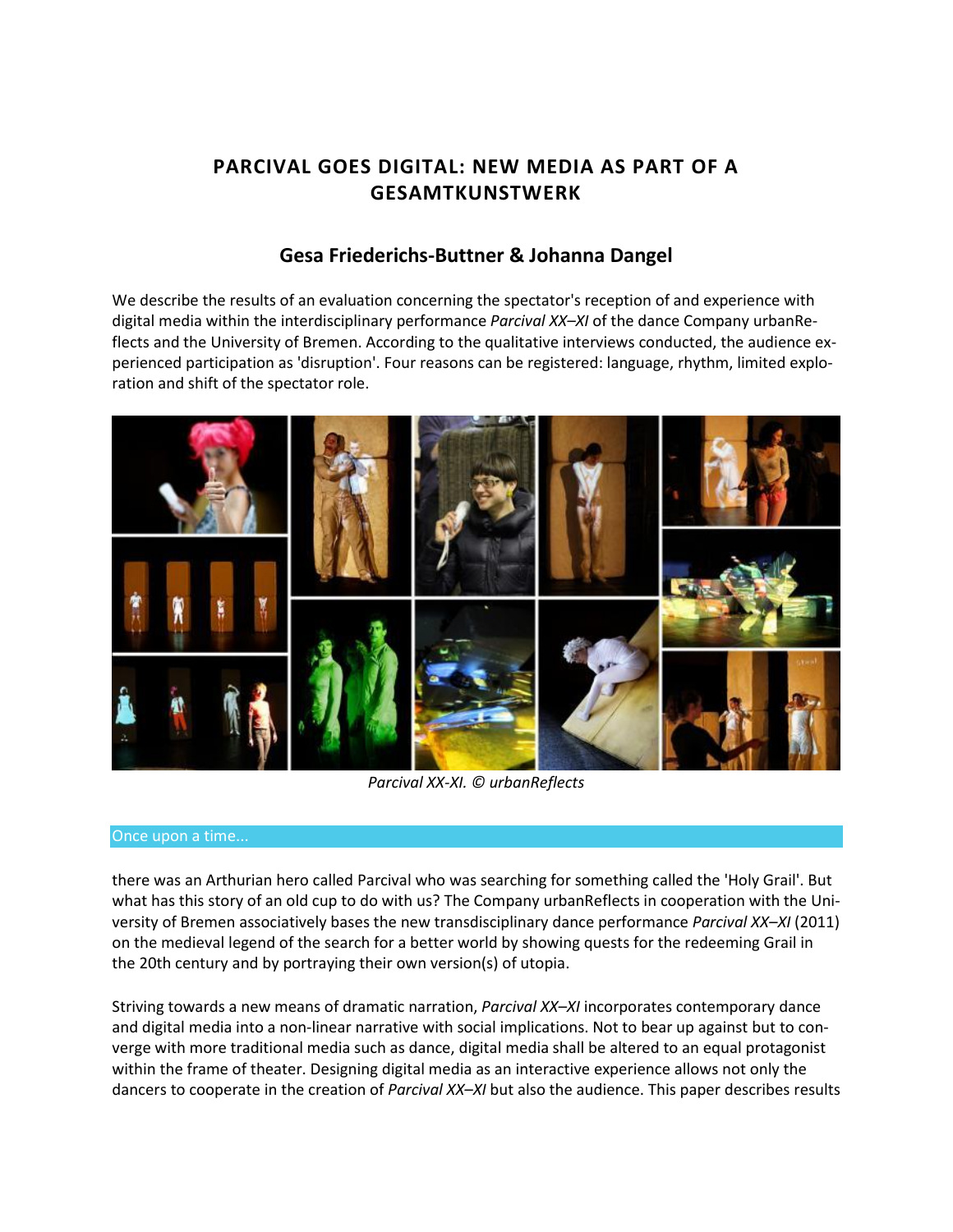of an evaluation concerning the spectator's reception of and experience with digital media. One major finding of the evaluation is that the audience experienced participation as 'disruption.' We have analysed the following four reasons for it: language, rhythm, limited exploration and shift of the spectator role.

#### Parcival XX-XI

#### WHAT IS IT ABOUT?

The narrative of Wolfram von Eschenbachs Parcival provides the frame for our interactive search for a better world. Analogous to the knight Parcival, we are on a quest for what is called utopia. Over time, humankind has discarded many ideas formerly held to promise a new world – the egalitarian ones of communism as well as the elitist ones of fascism. Interpreting capitalism as yet another 'wrong grail', the production tries to delineate current visions of utopia. It becomes a hatchery of ideas for a 21st century quest for a better world by questioning the concept of the Grail. The performance is built as a non-linear collage of atmospheric tableaus and structured into three acts: the first act 'celebrates' the breakdown of capitalism, the second act is a retrospective on totalitarian systems, and the third act envisions our very personal utopias.

## WHY THE AUDIENCE SHALL PLAY ALONG?

Central to the production's interactive quest for a better future is the use of digital media. Talking about political systems and our personal visions of new human communities, audience participation is of principal interest in *Parcival XX-XI.* Parallel to our main subject, the individual in society, we thus design interactive experiences, in which the audience can witness the limits and rules of a system in a very basic way.

Digital media carries out a double role in *Parcival XX–XI*: On the one hand it is incorporated dramaturgically and aesthetically in form of interactive and / or live video sequences and on the other hand it is used as a 'tool' to allow interaction. In the latter case, Nintendo Wiimote controllers were used for various reasons. (cf. [1]) With the help of this tool, passive spectators are invited to merge into active performers to collaborate in designing the experience of the play for themselves and the other spectators. As technology-based interfaces always come with certain restrictions, also do the Nintendo Wiimote controllers. In this paper, however, the focus is not set on discussing these practical boundaries but rather on its major dramaturgical impact to *Parcival XX-XI*.

#### Designing Interaction

While designing *Parcival XX–XI* and its participatory moments, the two following questions were our constant tutor: First, how to design such opportunities in order to make the audience's action and its effect for *Parcival XX–XI* understandable for all 'players', and second, how to communicate the fact that the audience shall participate in the play and when. Talking about the first, a differentiation into three major tendencies of understanding can be summarized: understanding on a technical level, where one learns how to command via Nintendo Wiimote controllers, on a consequential level, where one understands the causal relations between command and consequential performance, and on a dramaturgical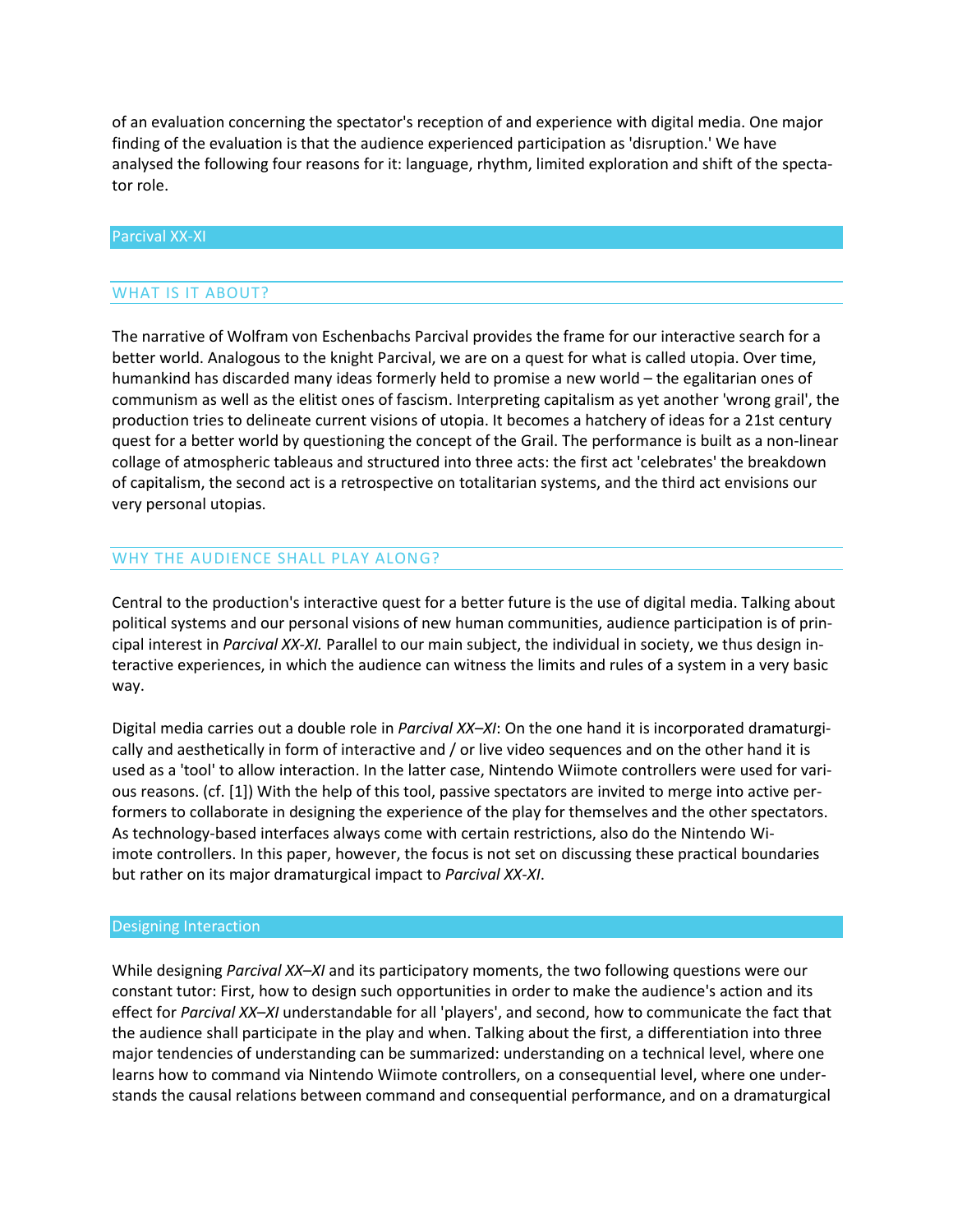level. Thus, designing participation appears to be a rather complex task which comes with various demands. (cf. [1]) As for making the use of the 'tool' understandable to the audience, we designed a preperformance which is described in the next paragraph.

#### LEARNING TO SWIM

In reference to J. Murray who in [2] describes that "in a participatory medium, immersion implies learning to swim, to do the things that the new environment makes possible", this paragraph explains how the audience of *Parcival XX–XI* was taught a lesson.

With the help of the pre–performance, everyone was given the chance to learn how to handle the provided interface, in our case Nintendo Wiimote controllers. These events included a 'Wii fairy', a jingle, a dancer on a diagonal wall, projections, and the audience. Every five minutes, the audience would be requested by a jingle, saying "it's time for intervention!" Miming, the Wii fairy would now show the audience how to use the controllers and sort out difficulties. Ultimately, the audience was taught two ways to use their Nintendo Wiimote controllers during the performance of *Parcival XX–XI*.

The first gesture (mote being moved down) would introduce a new clothing item to the diagonal wall. The performer would then adjust her body accordingly. The second gesture (mote steadily in front of the body) would remove all items formerly applied. Repeatedly practiced in the pre-performance, these two gestures would reappear in the main performance, only with different implications. The two scenarios of *Parcival XX–XI*, in which the audience is asked for intervention, are described in the next paragraph. Further discussions about to what extent the audience reached not only the technical but also the consequential and dramaturgical level of understanding follow in chapter 'Qualitative Research'.

## TO SWIM

The first scenario includes four audience members, each charged with dressing one dancer and (therefore) undressing another. The catch: Only three clothing items are available for the four dancers – always leaving one dancer naked. Participants can use their Nintendo Wiimote controllers to either steal an item or securing their own item, sometimes resulting in inactivity of one or the other participant. The second scenario includes three audience members charged with controlling an avatar. These avatars fight against the dancers. Participants can use their Nintendo Wiimote controllers to either let their avatar attack or defend themselves. Whilst no text is used during *Parcival XX–XI*, the audience interaction operates with words. It is introduced by the jingle "it's time for intervention!" and the starting point of the interaction is marked by the projection of "3, 2, 1, go!". During the participatory scenarios, the words "Steal/Keep/You are already dressed!" (1st scenario), and "Defend/Attack" (2nd scenario) come along with the projections to deepen the understanding of the interaction.

Substantial to the dramaturgical aim of the participatory scenarios is the aspect of interaction within a closed and prescribed system. As we deal with social systems in *Parcival XX–XI*, such as communism or fascism, we wanted to design an experience for the audience, which makes them feel as a social subject. Our scenarios are thus created as an analogy to society – both constitute a closed system in which citizens are allowed only a limited amount of freedom of action, since they are given only a limited amount of options for action: 'dress/undress' and 'attack/defend'.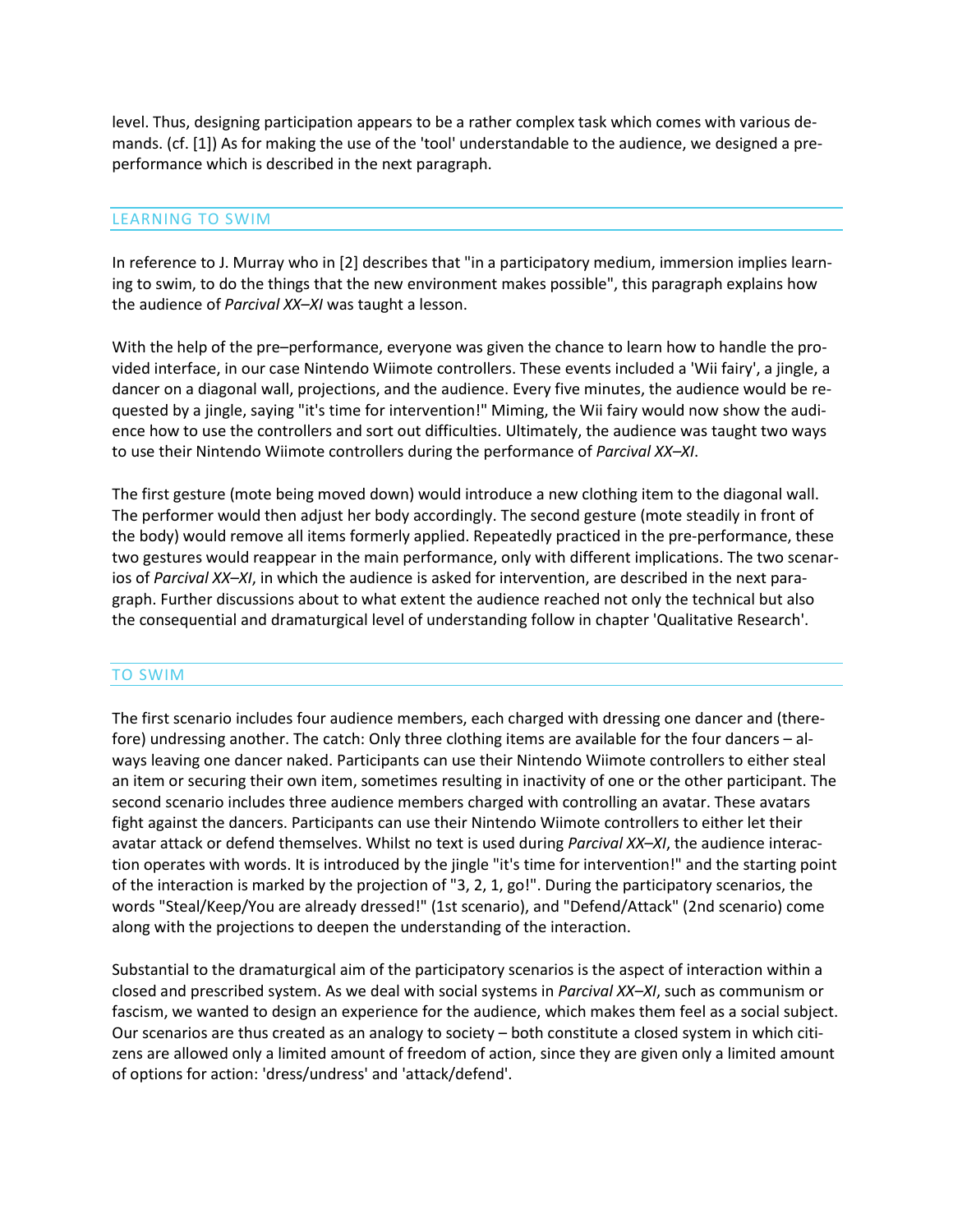#### Qualitative Research

30 short guided interviews have been conducted with ten females and 20 males between 24 and 63 years old. Most interviews were held in German and are here translated by the authors. Interviewees were chosen by chance. For statistic purposes, name, sex, age and occupation were also collected. Each interview took between five and 20 minutes and implied the same three short questions:

- 1. Which aspects especially caught your eye?
- 2. How did you perceive the use of digital media?
- 3. How would you rate the use of Nintendo Wiimote controllers?

## TO SINK

Evaluating these first 30 interviews, one decisive term recurs again and again: disruption. Regardless of their professional background, many recipients describe that they experienced the two participatory scenarios not as part of the performance but as disruption in form of a "a break-entertainment" (interviewee 1: int 1). According to the audience, these two sequences do not seem serious, more like an "audition" (int 2), or like "physical education" (int 3) – "a gimmick." [3] One woman even stated that – contrary to what the jingle presupposes – she does not experience the interaction as a real intervention but as "being degraded to a robot" (int 4). It thus seems, according to Benford et al., that the "performance's continuity is at risk," [4] during the participatory moments for several reasons. As paper length is constrained, we cast only a short glance on the following four: language, rhythm, limited exploration and shift of the spectator–role. Contrary, there are a few interviews of which we assume that disrupting the flow of a performance can also be seen as a promising design strategy, as here: "It was different to the rest, with the jingle, text etc., and this is exactly why I remember those moments best" (int 5). However, in this paper we will not provide an in–depth discussion about it but indicate that this topic leaves space for future work.

#### LANGUAGE

"(...) out of the sudden there is text and the jingle. It is confusing. It appears to be more separated from the rest of the performance than it was planned, right?" (int 6)

Various interviewees remark that first, the jingle "it's time for intervention!" and second, the written text of "3, 2, 1, go!", "Steal/Keep/You are already dressed!" and "Defend/Attack!" has set the participatory scenarios aesthetically apart from the rest of the performance. According to the audience, by using language, an emphasis is produced which does not find its analogy on the content side. Using text elements in our piece without language was an attempt to make the interaction clear, quick, and easily understandable for the audience.

#### RHYTHM

"These participatory moments are interesting, too, but not as smoothly integrated into the rest of the performance as it could be." (int 7)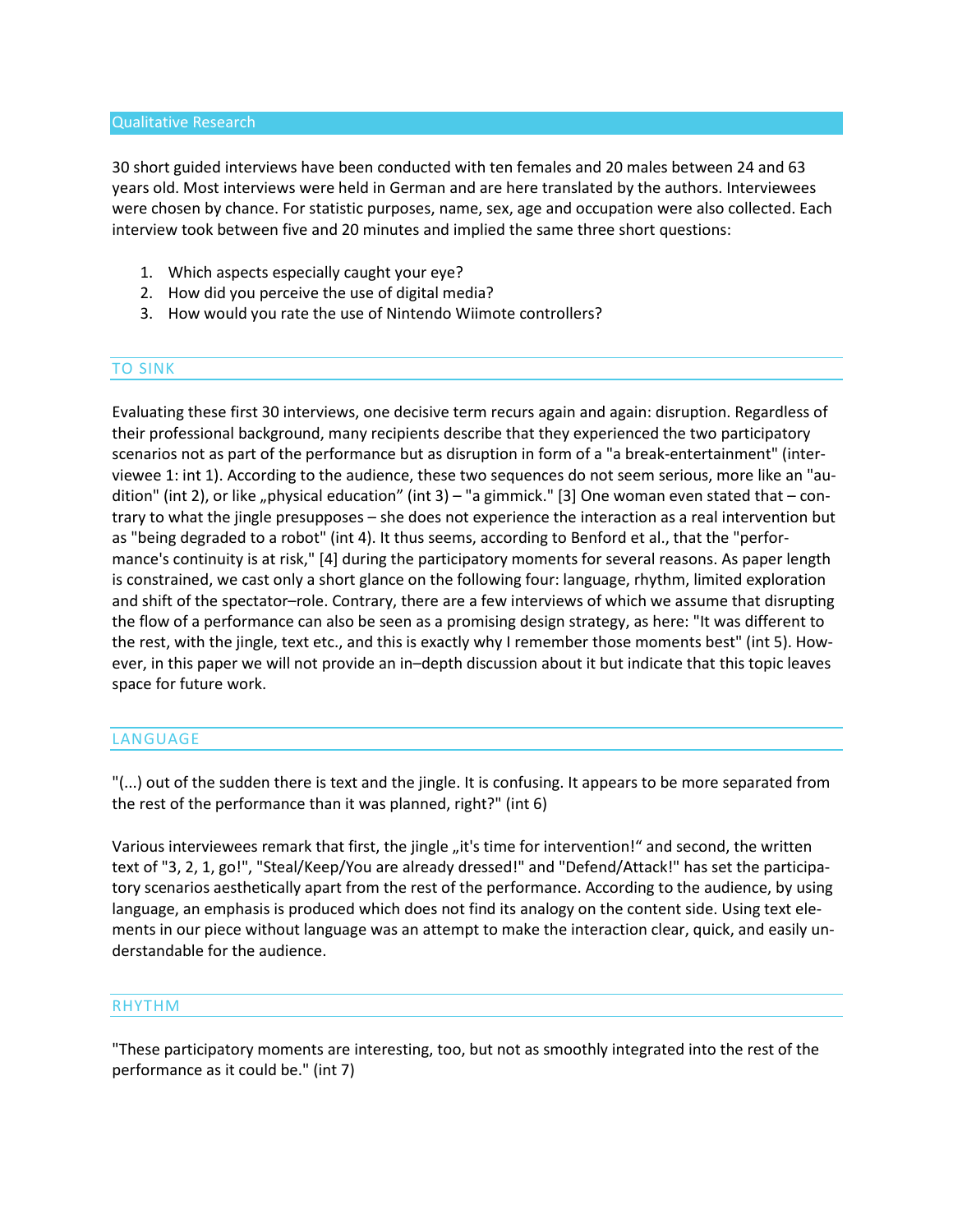Many people judged the participatory scenarios negatively as not fitting into the rhythm of the performance. The interviewees thus communicate an important element of contemporary dance: timing. From a dramaturgical point of view, the first participatory scenario is scheduled to an appropriate point in time. Before talking about the totalitarian system in the second act of *Parcival XX–XI*, we offer the following experience to the audience: The political system we live in does not happen to us but is chosen by either confirmation or non-rebellion. But choreographically, the first participatory scenario is scheduled to an inappropriate moment in time as it follows after a quite long scene without music and projections, focusing on the materiality of the styrofoam cuboids. At this point, the audience expects something very dynamic and energetic to follow. Instead, the jingle as an introduction for the first participatory scenario intensifies the stagnation to a break. Further, members of the audience have to step on stage, take their Nintendo Wiimote controllers and get in position. This all takes a while in which we often 'lost the audience'. To overcome this problem, we are considering rearranging the participatory scenarios in order to find an appropriate timing for *Parcival XX–XI*.

## LIMITED EXPLORATION

"I was disappointed about the fact that only two gestures would cause any action!" (int 8)

The two gestures are often described as too simple, not opening any kind of freedom of action. Interestingly, nobody reflected upon the fact that we wanted to produce exactly this feeling of restricted action in a set system to further encourage individual solutions. In none of the performances of *Parcival XX–XI*, a spectator sought for solutions beyond the prescribed system to overcome the constraints: For example, for the second scenario one could have denied to fight, as a test person did in the general rehearsal or as interviewee 9 says, "we all could have acted more impulsively by e.g. falling down to the floor, as the dancers did". But they didn't. As the participants follow our rules, there is no other solution than 'playing' against each other.

Interviewee 8 and many others seem to not come across the technical and consequential level of understanding: Even though participating in the play, they can not produce further meaning for the context of *Parcival XX–XI*. They appear to be frustrated and disappointed about the limited freedom of exploration offered by the controller itself. In order to release the audience from this rather sidetracking technical aspect of how to handle the controller, we are considering changing the technology from Nintendo Wii-controllers toward a more self–explanatory option (such as camera–based tracking solutions, motion capture suits or Microsoft Kinect). However, all suggested options come with various other challenges which are, in fact, of a rather practical nature. (cf. [1])

## SHIFT OF THE SPECTATOR-ROLE

"It is very boring to watch people in their winter coats, doing the same action over and over again!" (int 10)

Although the declared aim of the authors of *Parcival XX–XI* was to not create a traditional audience situation of 'leaning back in the seats', the audience described the participatory scenarios as a disturbance to the (seemingly!) previously established traditional way of watching. According to the spectators, on the one hand, they were pulled out of their coziness by the possibility to go on stage and 'play' with the Nintendo Wiimote controllers, and on the other hand, they were supposed to watch other spectators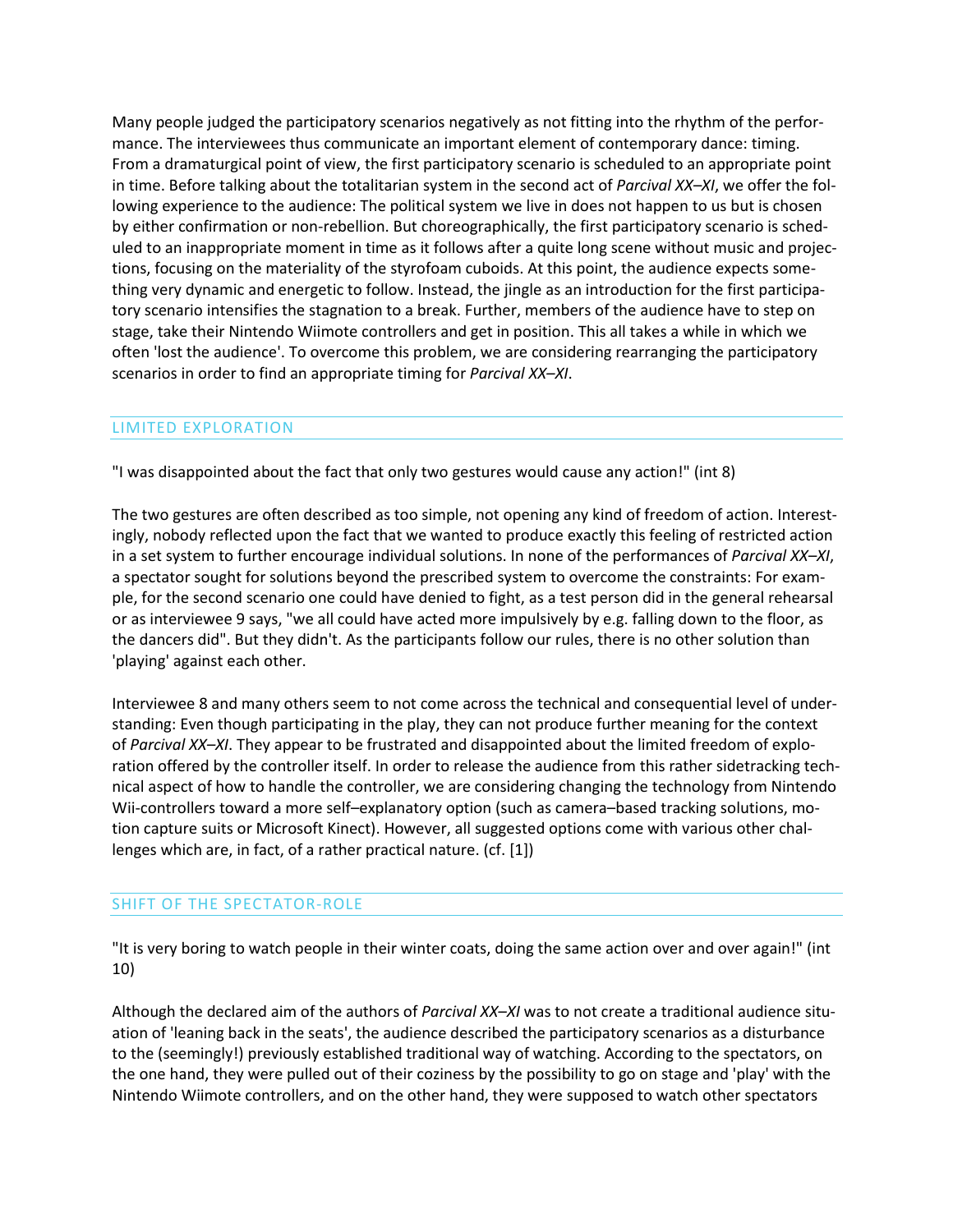(non–professionals) to act on stage which resulted in different reaction such as e.g. schadenfreude [cf. 5] or boredom (int 10). Similarly, Benford et al. [4] suggest that "beginnings must be designed to introduce the narrative, brief participants (…). It should be designed to be an integrated part of the experience." For *Parcival XX–XI*, we might have failed in taking the chance of the pre–performance to not only brief the audience how to handle the controllers etc. but also to introduce the main subjects of the play. We only teach the mechanism of the interaction as such and do not communicate relevant hints to the audience by means of dramaturgical impact for the experience of the play itself.

Benford et al. [4] further define traversals between physical and virtual worlds and temporal transitions between episodes as moments in which the flow of the play is on risk. These points clearly bring us to the major issue of our participatory performance as we invite members of the audience to not only progress from spectator to active participant and finally performer, (cf. [1, 6]) but we also expect them to fall back into their seats and lean back again after "they have done what we expected them to do" (int 11). One can say, we prepared the audience for the shift from a passive spectator to an active performer in the pre–performance but we 'forgot' to design the back–shift from a performer to a spectator. [7]

By the use of participation, we cause different categories of audience at the same time: passive spectators and active performers. This results in the fact that there are various opportunities to miss parts of the performance as one is moving between the passive physical world and the active virtual world. As *Parcival XX–XI* does not provide a linear narrative but works with fragmented atmospheric tableaus which are then free for interpretation to the audience, one could think that the above mentioned aspects are of no consequences (and we partly thought so). But one major problem here is that most people expect to be served a story with a beginning and an end. And as they do not get 'the explanation', they feel baffled. All other challenges, such as 'participating', seems to be the icing on the cake.

#### To be continued

Summarizing, we can say, that part of the audience does not experience our interactive quest as 'real' but as 'fake' by calling it a disruption of the 'real play'. Reflecting on why they felt disrupted in the flow of the performance, they name reasons such as the use of text in a fully textless performance, the wrong timing, the limited freedom of exploration with the Nintendo Wiimote controllers, and the shift of the spectator role in an otherwise traditional piece. Still, there is a small group of people that felt encouraged to participate and got caught by exactly the disruption as it appears contrariwise to what one would expect of the 'common flow of a performance'. We might need to ask ourselves how to establish a rather smooth frame of expectation to find the right moments to break with it again. In this context, and what comes for us with surprise, our advertisement campaign seemingly promised the audience a 'proper' story and more 'real' interaction. We thus have to look into the need of helping the audience to trust themselves in their reception – to strengthen them in being an emancipated [8] and postdramatic spectator.

#### Acknowledgement

This work was funded by the Klaus Tschira Stiftung. We further like to acknowledge the support of the Ministry for Science, Research and the Art and Federal Cultural Foundation of Germany, Senate for Culture Bremen, the Landesverband Freier Theater Baden-Württemberg, Sparkasse Freiburg, Landesbank Baden-Württemberg LBBW, Cultural Office Freiburg, and FOND Darstellende Künste e.V.